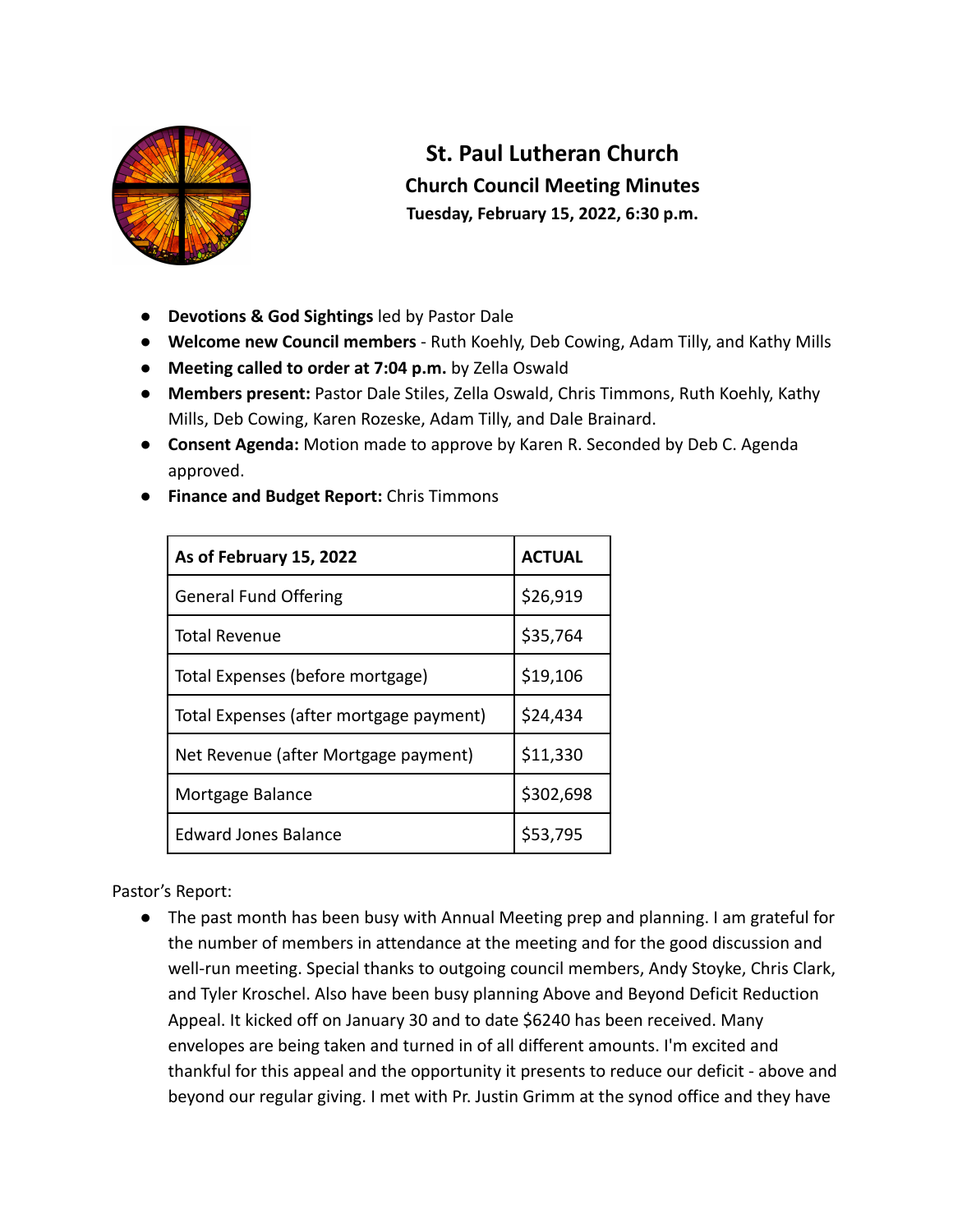committed another \$15K to SPLC for 2022. \$5K of that has already been received and the remaining \$10K will be dispersed quarterly (\$2500) to us throughout 2022. I am grateful for the partnership we share with the synod and for how much they want to see us thrive. I continue to be in contact with executive director, Janet Miller, of Lake Area Discovery Center (LADC) about the reopening of our preschool next Fall. No significant updates are available at this time. They will be gradually moving in some of their equipment and supplies in preparation for reopening. I remind everyone that all of their used preschool space is to be shared with our church as described in the service and lease agreement which is available to all members to review if interested. Contact Pr. Dale if you'd like a copy to review. I'm grateful that Wendy Krona has taken the lead on initiating a new quilting/sewing group at SPLC. They have had one interest meeting and plan to meet the first Saturday of each month and the third Monday beginning in March. This group is for all experienced and inexperienced quilters/sewers. The Synod Toolkit is scheduled for February 26. All church members are encouraged/invited to attend. There are many and various workshops offered that may be of interest. More info and to sign up can be found in your weekly Refresh and Renews email. I'm thankful that our Global Mission Teams agreed to use some of their funds to purchase a new braille machine to help with learning for the blind students at Mtera Secondary School in the Iringa Diocese of Tanzania. This a very important gift and one we can all feel good about providing. Thank you! I've been busy planning for the Lenten season that begins with Ash Wednesday on March 2. The theme is "Journey of Stones". Midweek Holden Evening Vespers services will again be offered on Wednesday nights. I'm thankful too, for Brandy and Chris Timmons for their work getting the sanctuary ready for the Lenten season. I'm hopeful too, that with the Covid Response Team's recent updates to our safety practices that we can continue with processional communion for a while beginning on Sunday, February 20. I hope all are aware though, that depending on new variants or reemergence of previous variants that we may need to go back to more cautious practices. We're praying not to have to! Thanks again, for everyone's patience and understanding. We're also hoping to hear soon from the Synod about a worship and technology grant we applied for that will help us update and improve on our online worship presence. I am grateful for the ongoing commitment that so many have to worshiping with us online, both near and far away. I have been present for some individuals/couples and families for pastoral care needs that have arisen in recent weeks as well. I am always honored and privileged to be invited into people's lives in such ways as we pray that God continues to bless, guide, protect, and direct. I'm excited for this new church council to begin and to see how everyone's gifts will shape and form us into what God has in store for 2022. As always, let me know if you have any questions or would like to visit in person, online, or on the phone. Peace, Pastor Dale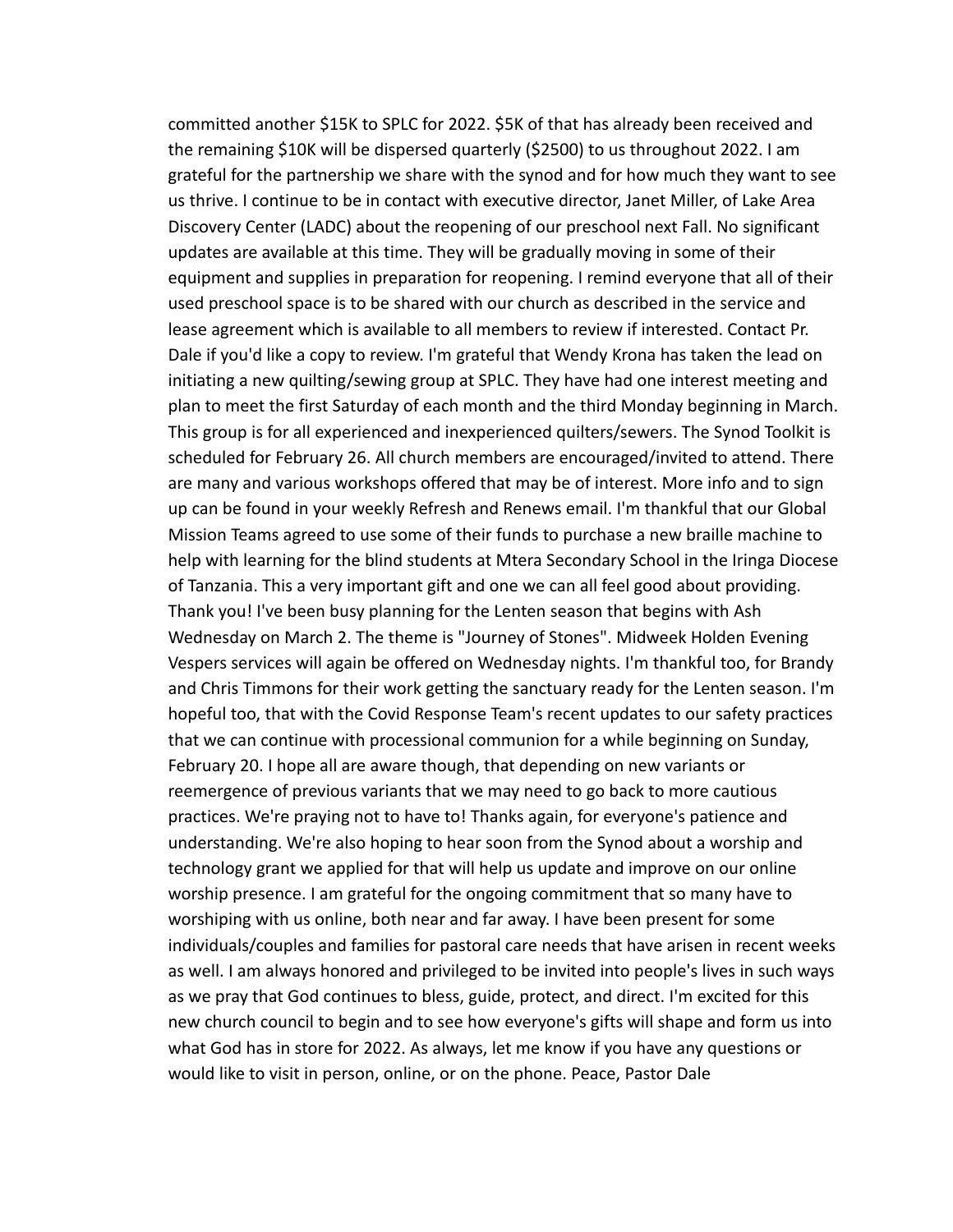Children's Ministry Report:

- Sunday school has moved their programming to an every other month format. Attendance has been pretty good. The kids are determined to figure out who the mystery speakers are behind the puppets.
- SPLASH spent some time in January learning about the variety of different churches out there. This past Sunday, they celebrated the Super Bowl with a friendly round of Bible Jeopardy. It was a very entertaining and competitive game.
- Confirmation continues to meet on Wednesday evenings. The lessons this month have been centered on quitting, rejection, failure, and judgment. With Lent around the corner, we'll move the lessons around Jesus.
- I submitted a grant proposal to the synod to help fund a potential change in programming for next fall. We still need to have discussions around the logistics, but we'd like to move all youth education to Wednesday evenings and include a meal and possibly a short worship service. We'd like to make this an intergenerational learning opportunity and open it up to the community.
- VBS planning has begun. The tentative dates are Aug. 1-5 from 5-8pm. We are in discussions about using the GROUP curriculum as in years past, or switching to the free SPARK or ELCA curriculum. Regardless of curriculum, we will scale back the decorating this summer.

COVID Response Team Report:

• The Team met to review church safety practices in light of declining omicron cases and continuing congregational member feedback. It was decided to cautiously move forward while clearly communicating that we will revert to stronger safety measures if/when needed. The decision was made to begin processional communion again on Sunday, February 20, to leave the social distance markings in the pews but to update the yellow caution tape with something more attractive/appealing to all (especially visitors), and to return hymnals to pews starting Sunday, February 27. Mask-wearing will continue indefinitely at this time.

Keenager Ministry Report:

● We had a nice turnout for the Valentine luncheon. It was in memory of Eileen Ramse. Mark, her son, joined us also. We had such a nice visit with him. There were a total of 7. It was very nice.

Visitation Ministry Team Report:

● The team has sent notes out to everyone. We've talked to Josie Peterson on the phone. We took communion to Barb Hastings and Arnie Rudnick.

## **Old Business:**

● St. Paul Lutheran Discovery Center (Preschool) Update - LADC will begin moving in supplies over the next few months. It was reiterated that a copy of our lease agreement is available for members that would like to read the agreement.